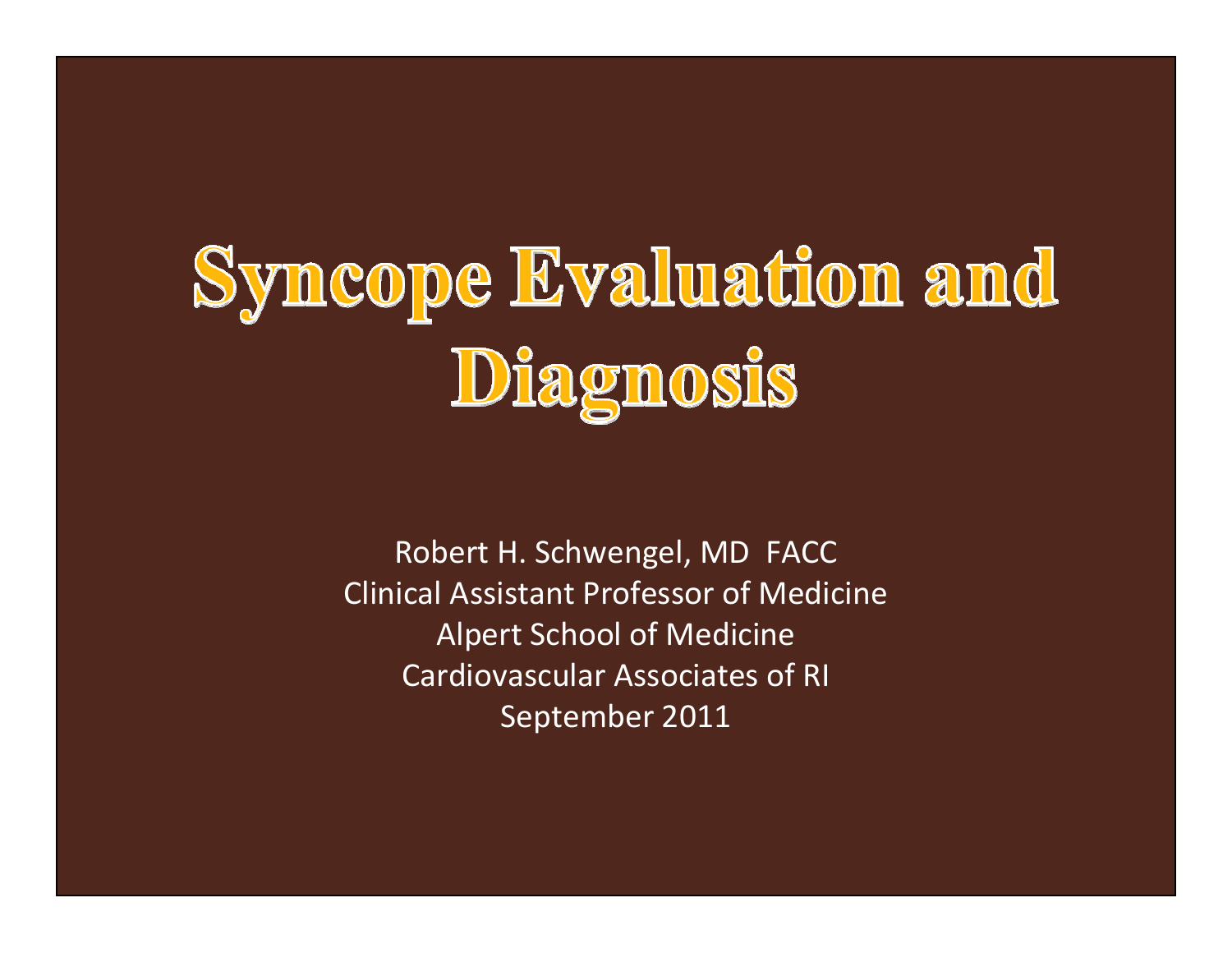#### Case

- 22yo female OCS candidate at Newport Navy Base, presenting sudden onset recurrent syncope, 3 times in past 2 weeks after prolonged standing on parade grounds.
- No pro-drome except brief lightheaded, no Sz or post-ictal, responds quickly to IV fluids.
- $\bullet$ No prior history, or sig PMH
- $\bullet$ College athlete – no issues
- •No Fam hx syncope or sudden death
- PE normal, non-orthostatic
- ?Most likely diagnosis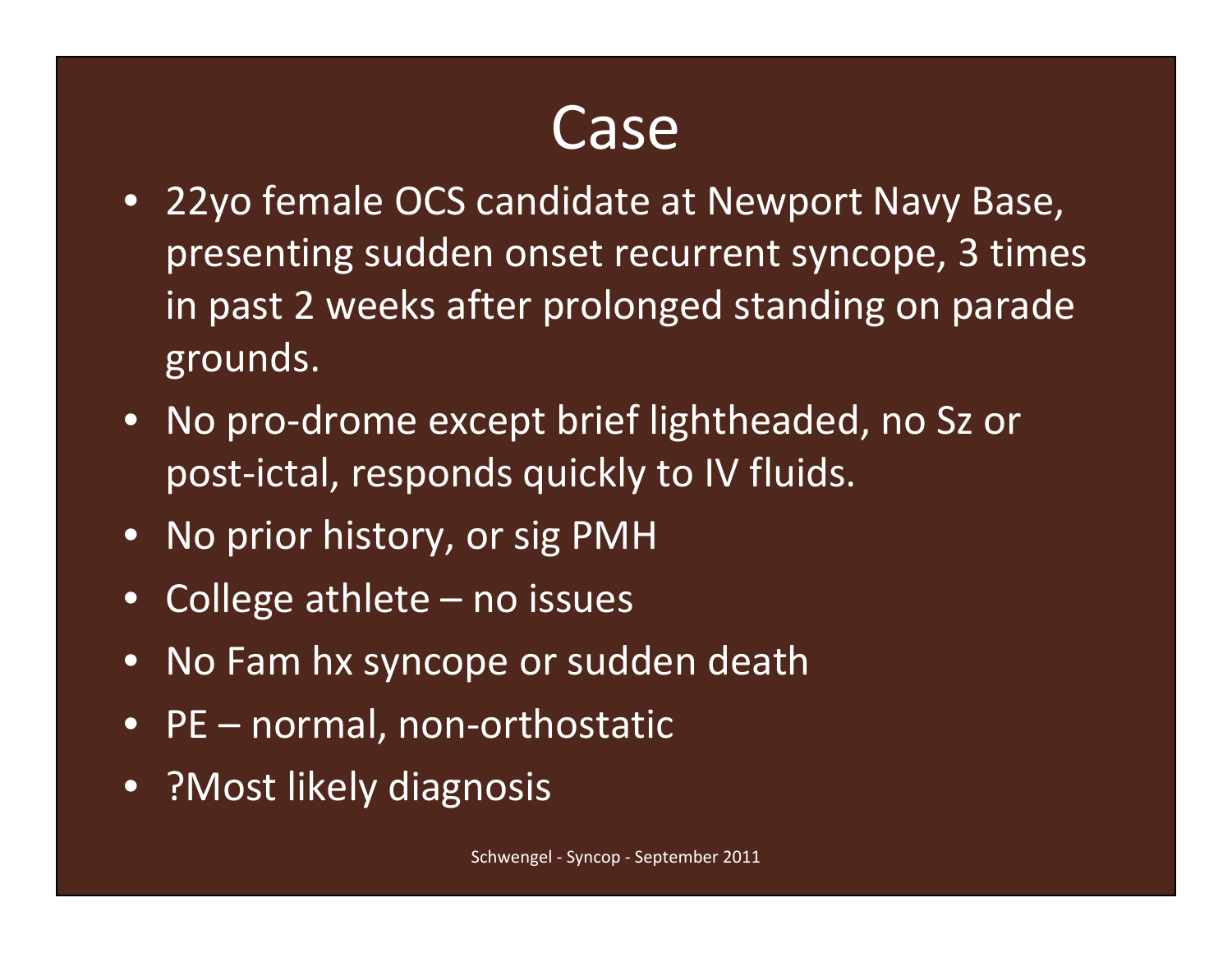# Syncope

- Abrupt and transient loss of consciousness associated with absence of postural tone, followed by complete and usually rapid spontaneous recovery
- Syncope is most often benign and self-limited, although it can be a harbinger of a multitude of disease processes.
- Injuries resulting from syncopal attacks occur in about one-third of patients, and recurrent episodes can be psychologically devastating.
- Syncope can be a premonitory sign of cardiac arrest, especially in patients with organic heart disease.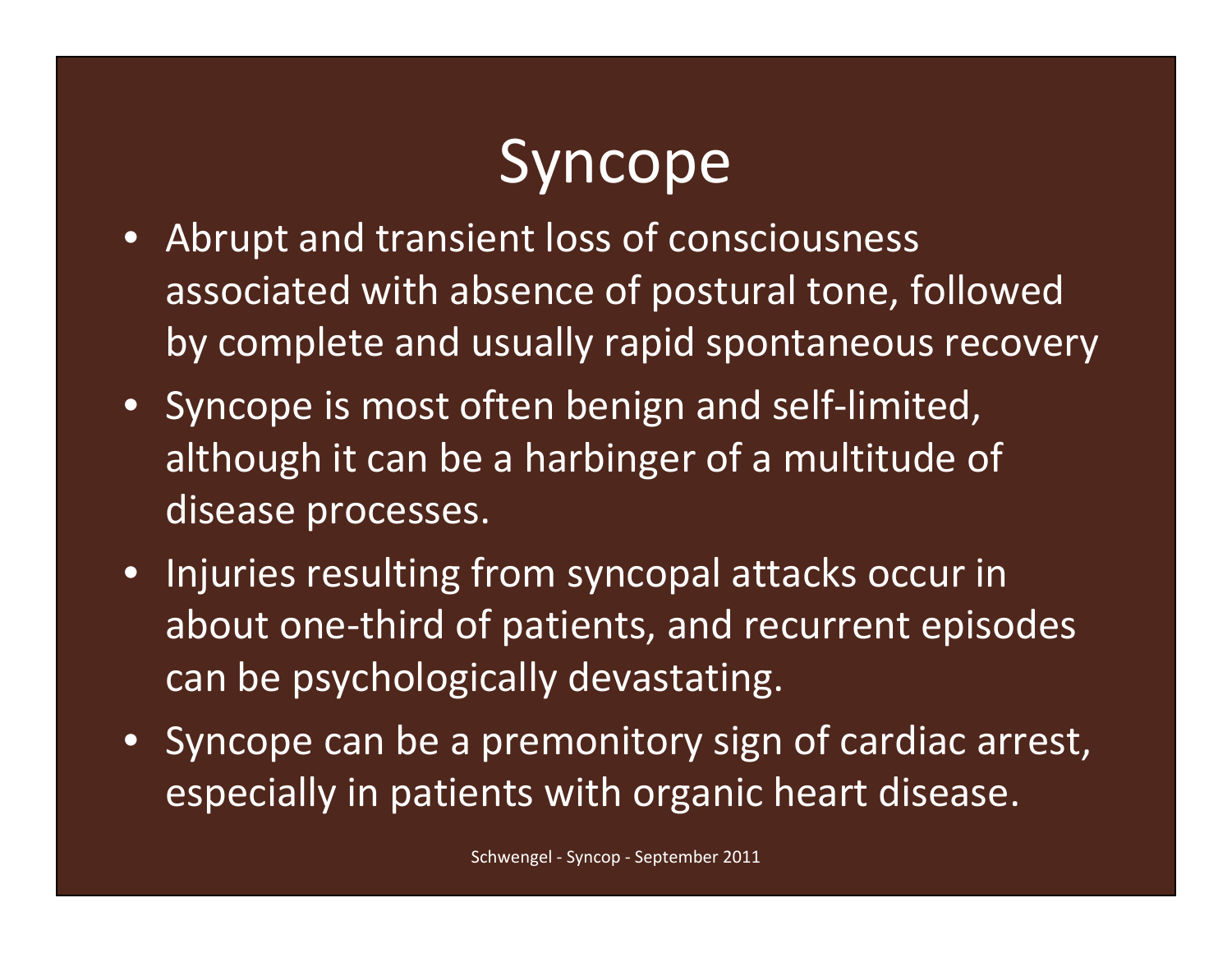## Syncope - Etiology

- Reflex (neurally-mediated/vasovagal) 58%
- Cardiac Arrhythmias 23%
- Neurologic/Psychiatric 1%
- Unexplained 18% (up to 41% in some studies)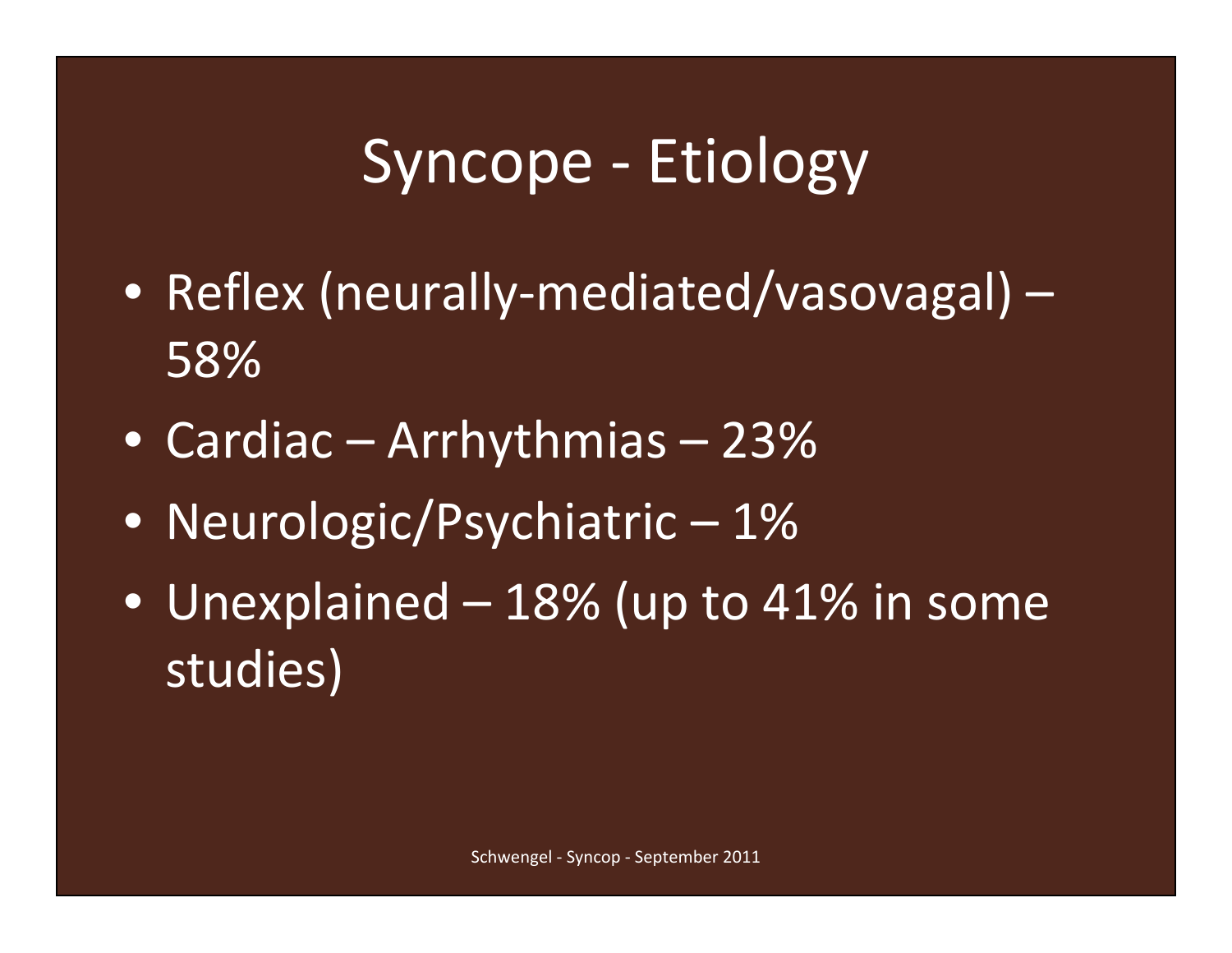## Syncope – History

- Most important aspect of the work-up
- •Take your time – be thorough
- $\bullet$ Specific circumstances involving event(s)
- •Activity/Positions/How Long?/Onset?
- $\bullet$ Associated, Pre-, and Post- symptoms
- $\bullet$  EMS records/Witnesses – "Seizures" do not = Epilepsy
- PMH and medications (especially new)
- •Family history of syncope and sudden death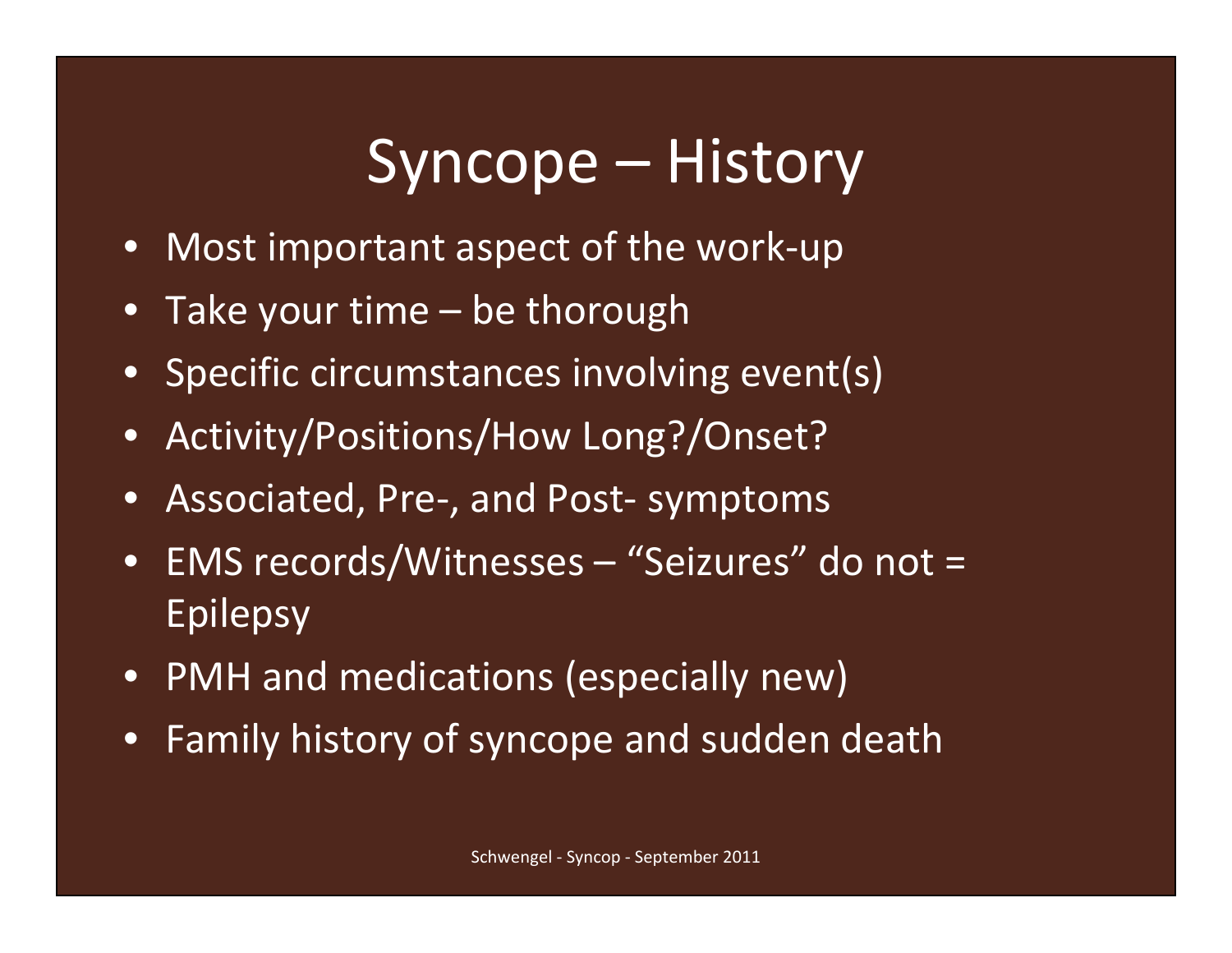#### Syncope – Physical Exam

- VS orthostatics
- Neuro especially Romberg/Nystagmis if near-syncope
	- $\mathcal{L}_{\mathcal{A}}$ Neuro testing rarely cost-effective or elucidating
- CV exam Heart sounds in multiple positions
	- Murmurs
	- Absent or extra heart sounds
	- Tumor "plops"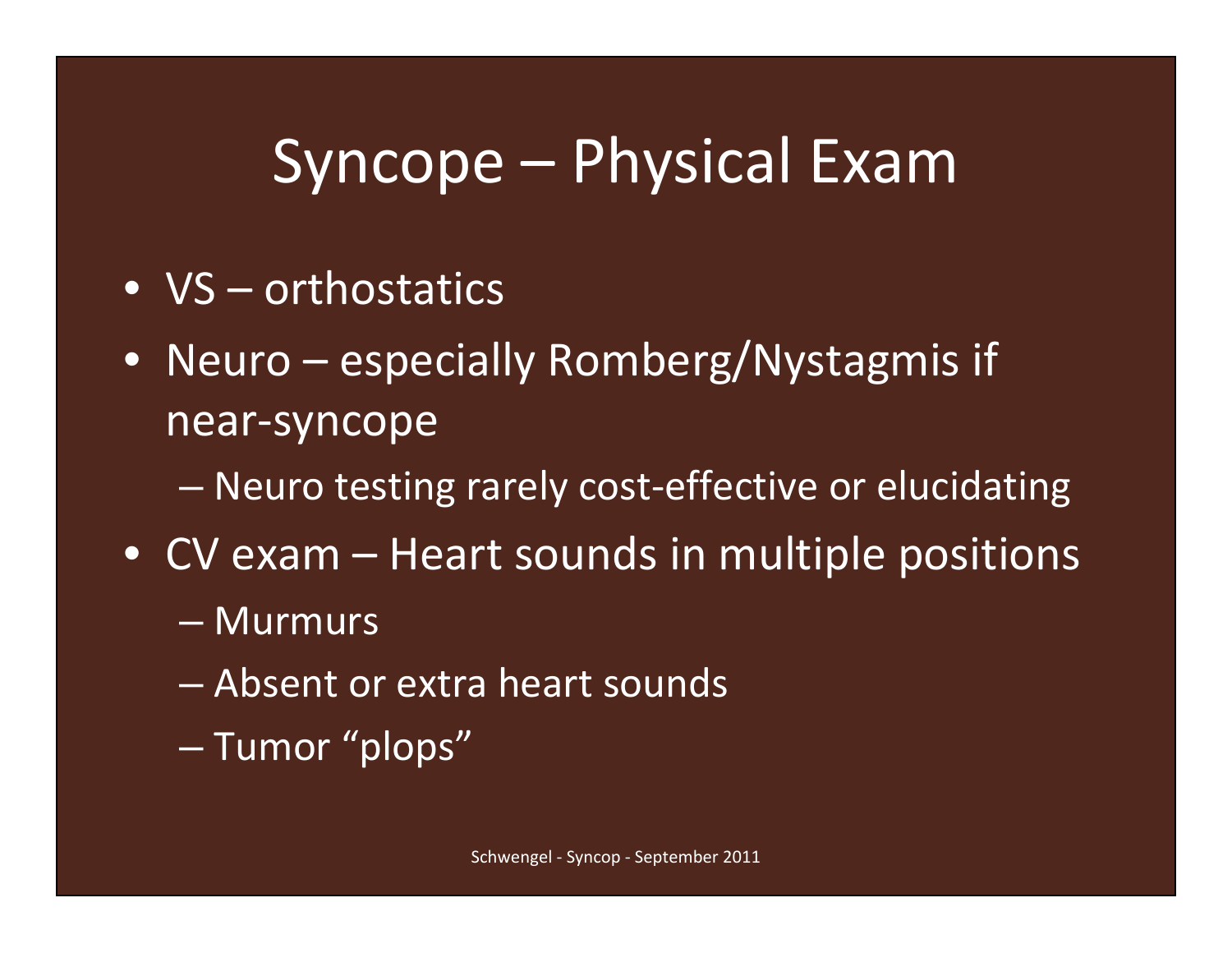## Syncope - EKG

- $\bullet$ Don't trust computer reading
- •Rhythm
- $\bullet$ Intervals (short or long PR or QT)
- •AV, Bundle Branch or Fascicular Blocks
- • RBBB pattern with ST elevation V1-3 (Brugada syndrome)
- Abnormal ST/T waves not easily explained
- $\bullet$ Fax EKG to your favorite cardiologist if concerned!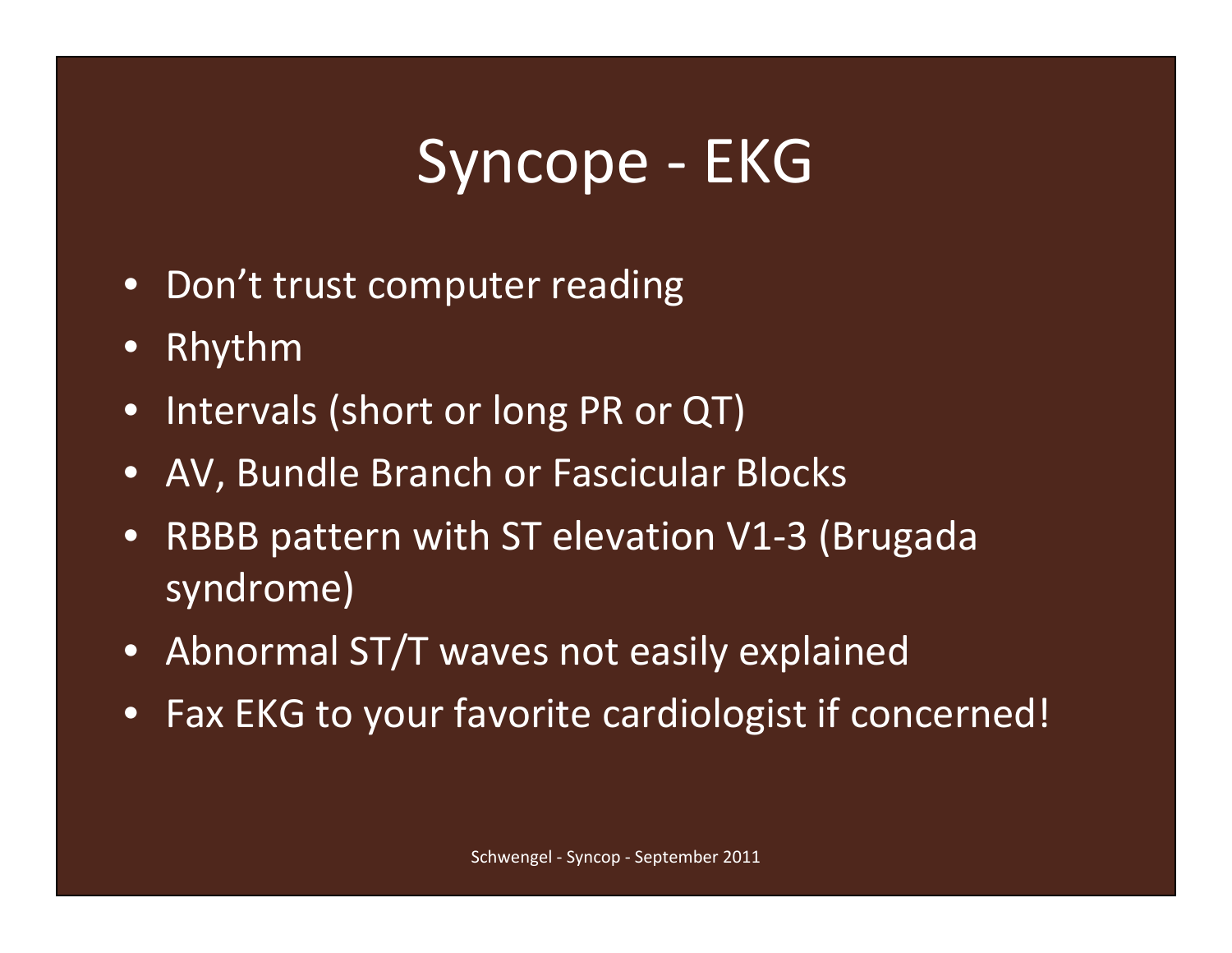# Syncope - Echocardiography

- Structural heart disease or arrhythmia substrate
- •Hypertrophic CM
- •Dilated CM
- •Un-diagnosed MI
- $\bullet$  Myocardial non-compaction or infiltrative disease (Sarcoid)
- $\bullet$ Valvular or para-valvular obstructions
- •RV pathology/dysplasia
- •Don't forget specific history in request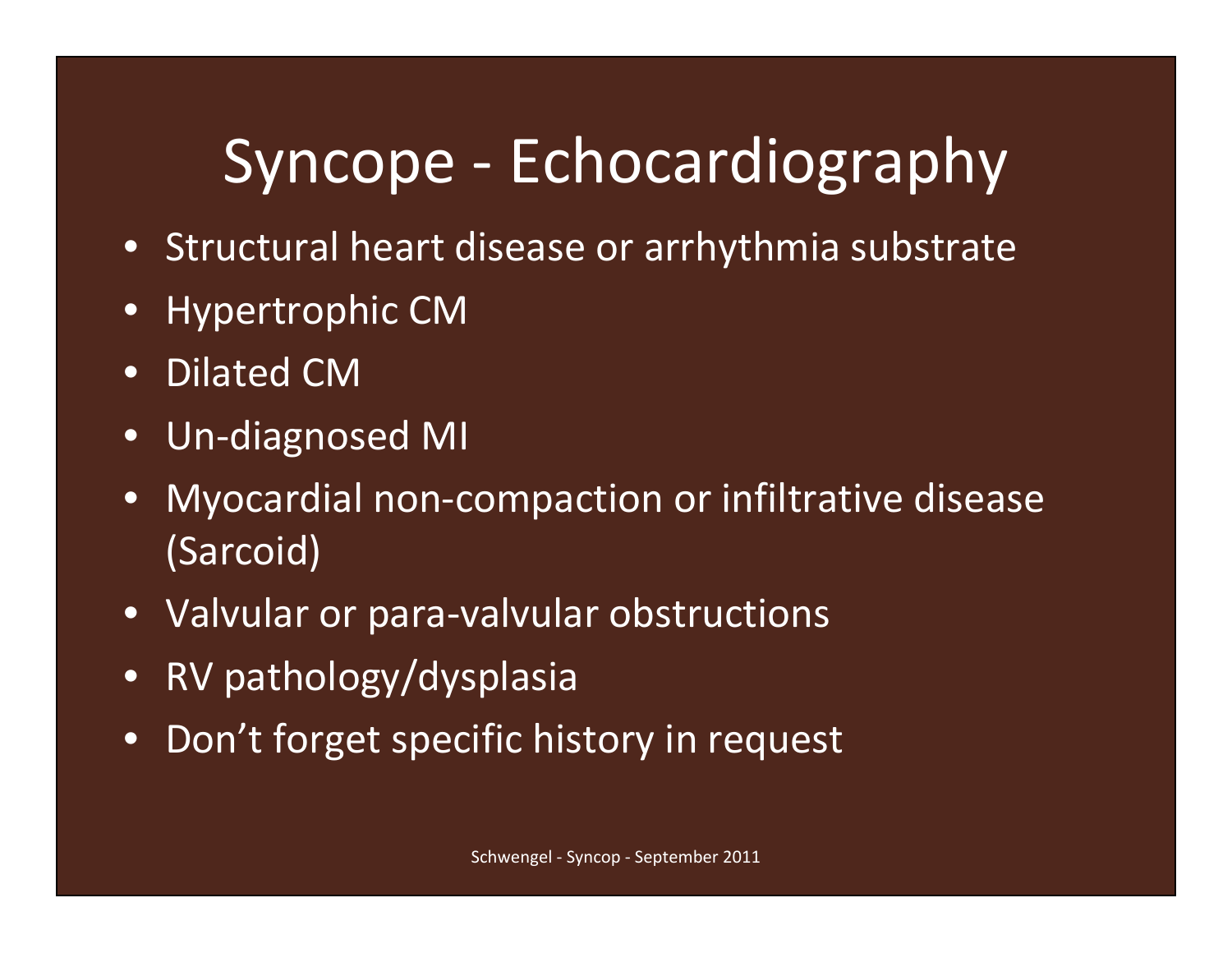# Syncope - Challenges

- $\bullet$  Carotid Artery Message
	- Age >40
	- No bruits, recent TIA, known severe disease
	- On monitor
	- $-$  + if syncope reproduced with >3sec asystole  $\,$  or fall in  $\,$ SBP>50mmHg
- Tilt-table testing
	- $-$  Helpful in unique situations for postural syncope
	- $-$  Performed by EP doc
- $\bullet$  Exercise Testing
	- $-$  If sxs are exercise induced or if ischemia suspected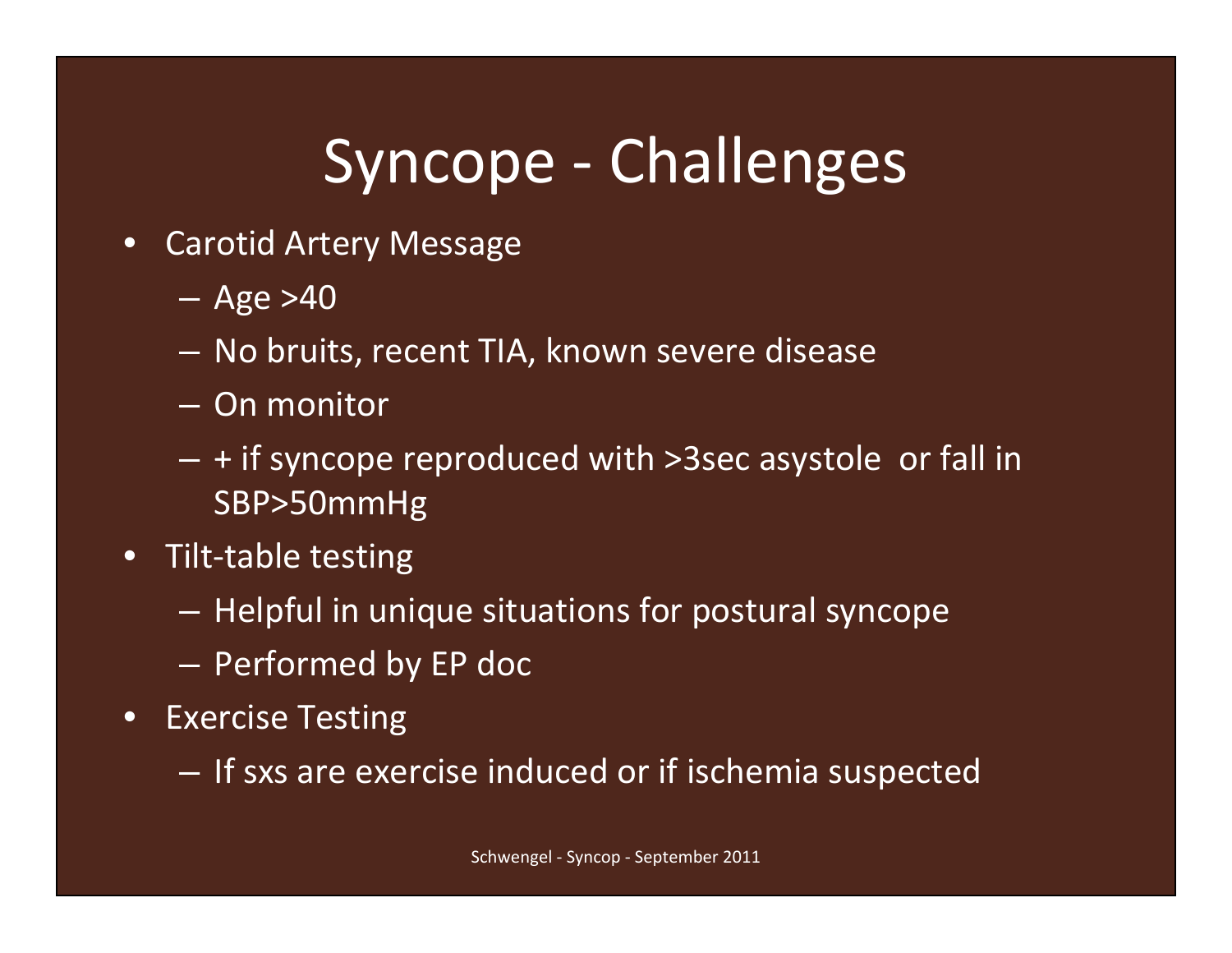#### Syncope - Monitors

- Continuous 24-48 (Holter) Monitoring — for frequent symptoms - daily
- External Event Monitor
	- for less than frequent sxs < monthly
- Implantable Loop Recorders
	- Good for rare, but severe, sxs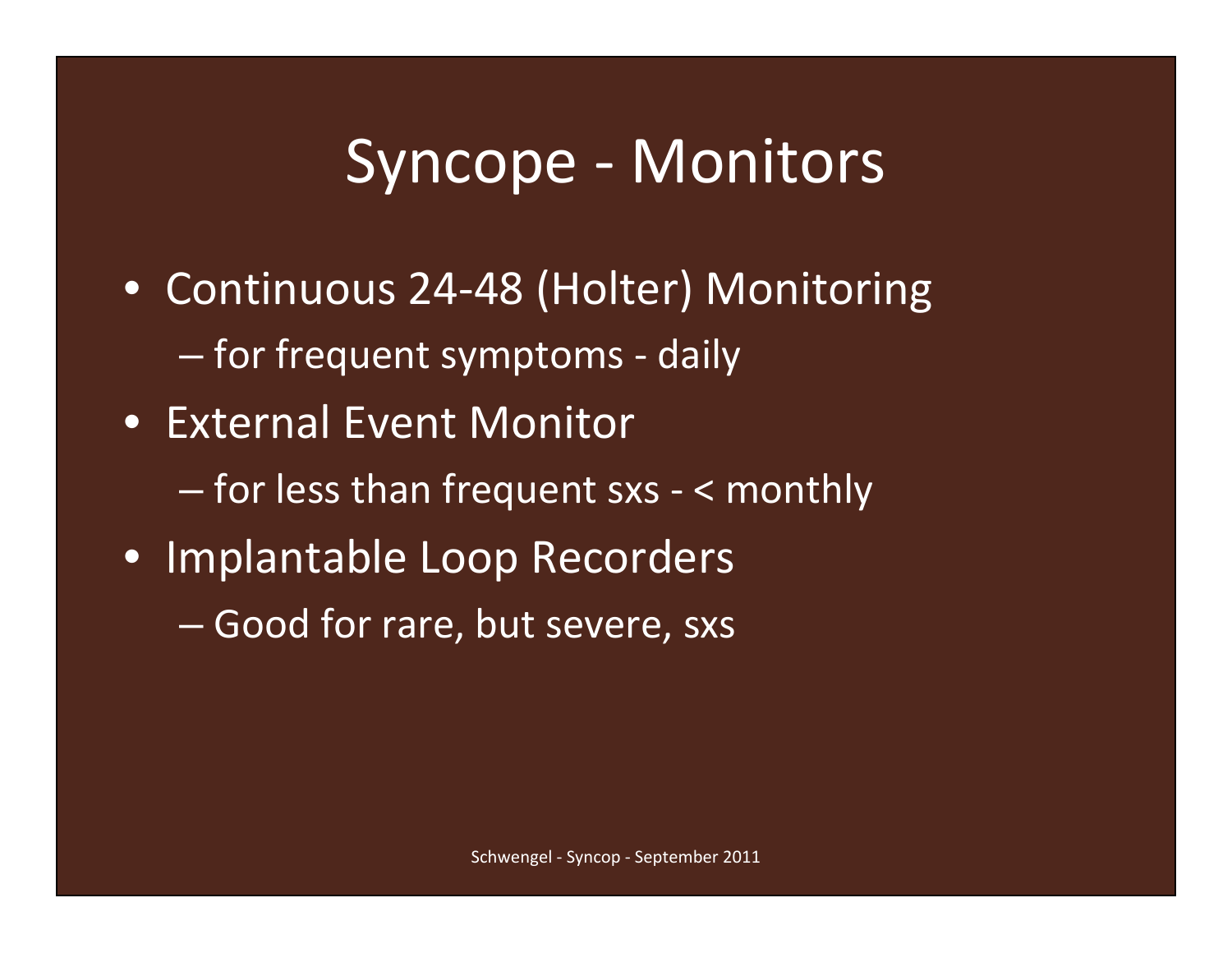#### Case

- 22yo female OCS candidate at Newport Navy Base, presenting sudden onset recurrent syncope, 3 times in past 2 weeks after prolonged standing on parade grounds.
	- EKG negative
	- Echo negative
	- Tilt table testing + for syncope/HR 30/BP 50/palp
	- Dx Neuro-cardiogenic Syncope
	- Tx Hydration/Liberal Salt/Low dose BBs